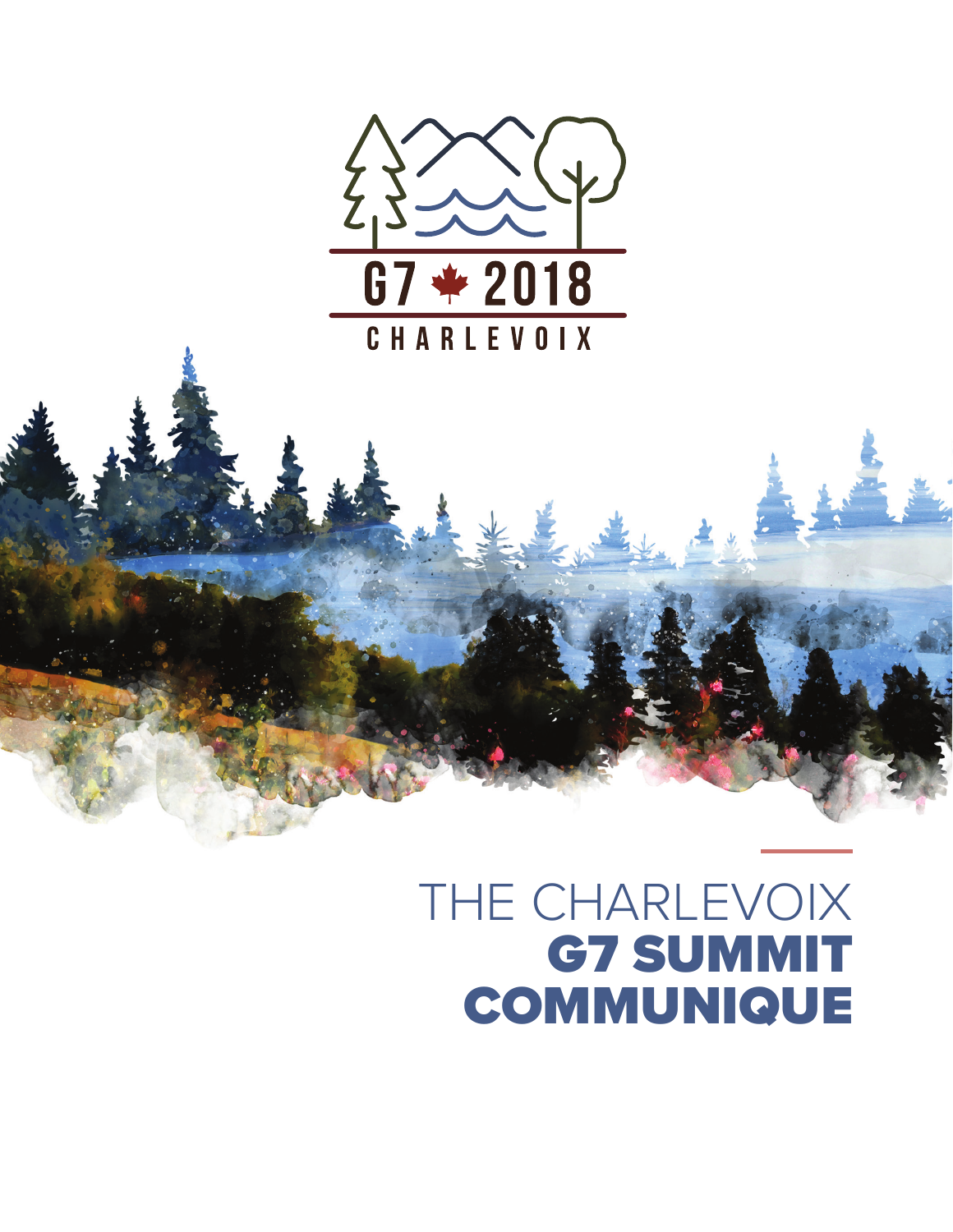# THE CHARLEVOIX G7 SUMMIT COMMUNIQUE

1. We, the Leaders of the G7, have come together in Charlevoix, Quebec, Canada on June 8–9, 2018, guided by our shared values of freedom, democracy, the rule of law and respect for human rights and our commitment to promote a rules-based international order. As advanced economies and leading democracies, we share a fundamental commitment to investing in our citizens and meeting their needs and to responding to global challenges. We collectively affirm our strong determination to achieve a clean environment, clean air and clean water. We are resolved to work together in creating a healthy, prosperous, sustainable and fair future for all.

#### **INVESTING IN GROWTH THAT WORKS FOR EVERYONE**

2. We share the responsibility of working together to stimulate sustainable economic growth that benefits everyone and, in particular, those most at risk of being left behind. We welcome the contribution of technological change and global integration to global economic recovery and increased job creation. The global economic outlook continues to improve, but too few citizens have benefited from that economic growth. While resilience against risk has improved among emerging market economies, recent market movements remind us of potential vulnerabilities. We will continue monitoring market developments and using all policy tools to support strong, sustainable, balanced and inclusive growth that generates widespread prosperity. We reaffirm our existing exchange rate commitments. We commit to promoting smart, sustainable and high-quality investments, such as in infrastructure, to boost growth and productivity and create quality jobs. Economic growth is fundamental to raising living standards. We also recognize that economic output alone is insufficient for measuring success and acknowledge the importance of monitoring other societal and economic indicators that measure prosperity and well-being. We are committed to removing the barriers that keep our citizens, including women and marginalized individuals, from participating fully in the global economy. We endorse the Charlevoix Commitment on Equality and Economic Growth, which reinforces our commitment to eradicate poverty, advance gender equality, foster income equality, ensure better access to financial resources and create decent work and quality of life for all.

3. In order to ensure that everyone pays their fair share, we will exchange approaches and support international efforts to deliver fair, progressive, effective and efficient tax systems. We will continue to fight tax evasion and avoidance by promoting the global implementation of international standards and addressing base erosion and profit shifting. The impacts of the digitalization of the economy on the international tax system remain key outstanding issues. We welcome the OECD interim report analyzing the impact of digitalization of the economy on the international tax system. We are committed to work together to seek a consensus-based solution by 2020.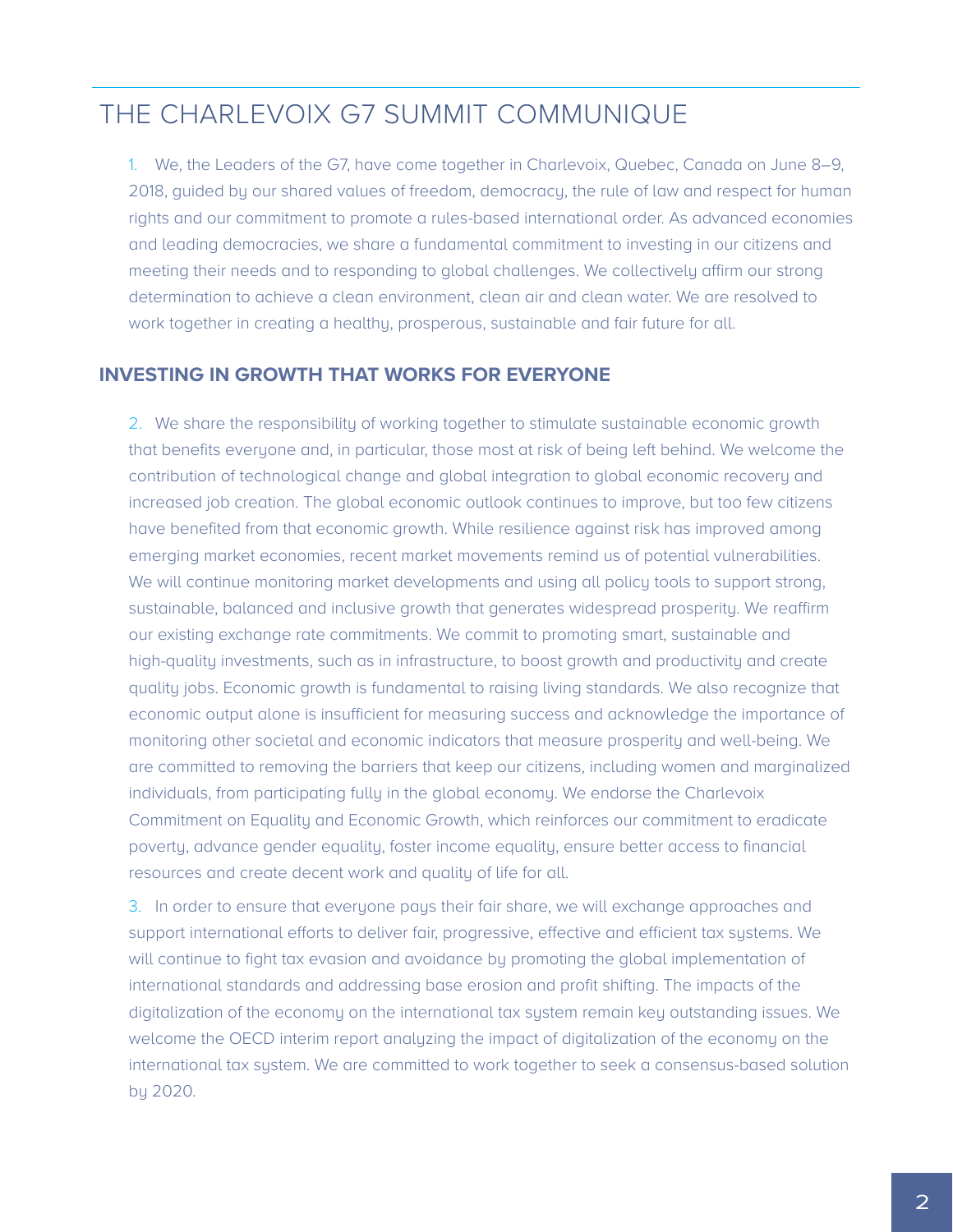4. We acknowledge that free, fair and mutually beneficial trade and investment, while creating reciprocal benefits, are key engines for growth and job creation. We recommit to the conclusions on trade of the Hamburg G20 Summit, in particular, we underline the crucial role of a rulesbased international trading system and continue to fight protectionism. We note the importance of bilateral, regional and plurilateral agreements being open, transparent, inclusive and WTOconsistent, and commit to working to ensure they complement the multilateral trade agreements. We commit to modernize the WTO to make it more fair as soon as possible. We strive to reduce tariff barriers, non-tariff barriers and subsidies.

5. We will work together to enforce existing international rules and develop new rules where needed to foster a truly level playing field, addressing in particular non-market oriented policies and practices, and inadequate protection of intellectual property rights, such as forced technology transfer or cyber-enabled theft. We call for the start of negotiations – this year – to develop stronger international rules on market-distorting industrial subsidies and trade-distorting actions by state-owned enterprises. We also call on all members of the Global Forum on Steel Excess Capacity to fully and promptly implement its recommendations. We stress the urgent need to avoid excess capacity in other sectors such as aluminum and high technology. We call on the International Working Group on Export Credits to develop a new set of guidelines for government-supported export credits, as soon as possible in 2019.

6. To support growth and equal participation that benefits everyone, and ensure our citizens lead healthy and productive lives, we commit to supporting strong, sustainable health systems that promote access to quality and affordable healthcare and to bringing greater attention to mental health. We support efforts to promote and protect women's and adolescents' health and well-being through evidence-based healthcare and health information. We recognize the World Health Organization's vital role in health emergencies, including through the Contingency Fund for Emergencies and the World Bank's Pandemic Emergency Financing Facility, and emphasize their need for further development and continued and sustainable financing. We recommit to support our 76 partners to strengthen their implementation of the International Health Regulations, including through their development of costed national action plans and the use of diverse sources of financing and multi-stakeholder resources. We will prioritize and coordinate our global efforts to fight against antimicrobial resistance, in a "one health" approach. We will accelerate our efforts to end tuberculosis, and its resistant forms. We reconfirm our resolve to work with partners to eradicate polio and effectively manage the post-polio transition. We affirm our support for a successful replenishment of the Global Fund in 2019.

7. Public finance, including official development assistance and domestic resource mobilization, is necessary to work towards the achievement of the Sustainable Development Goals of the 2030 Agenda, but alone is insufficient to support the economic growth and sustainable development necessary to lift all populations from poverty. As a result, we have committed to the Charlevoix Commitment on Innovative Financing for Development to promote economic growth in developing economies and foster greater equality of opportunity within and between countries. We will continue to invest in quality infrastructure with open access. Given rising debt levels in low income countries and the importance of debt sustainability, we call for greater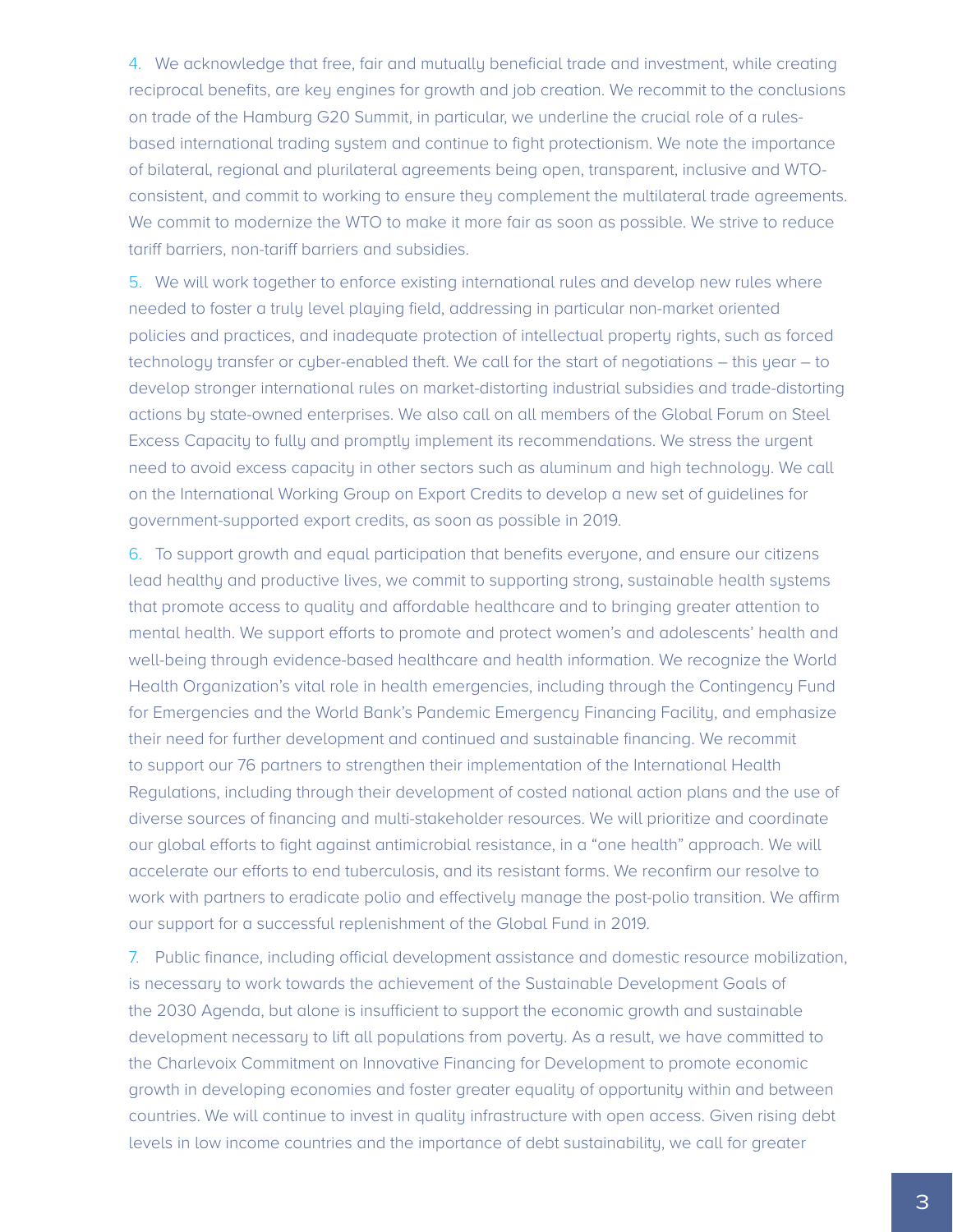debt transparency not only from low income debtor countries, but also emerging sovereign lenders and private creditors. We support the ongoing work of the Paris Club, as the principal international forum for restructuring official bilateral debt, towards the broader inclusion of emerging creditors. We recognize the value in development and humanitarian assistance that promotes greater equality of opportunity, and gender equality, and prioritizes the most vulnerable, and will continue to work to develop innovative financing models to ensure that no one is left behind.

## **PREPARING FOR JOBS OF THE FUTURE**

8. We are resolved to ensure that all workers have access to the skills and education necessary to adapt and prosper in the new world of work brought by innovation through emerging technologies. We will promote innovation through a culture of lifelong learning among current and future generations of workers. We will expand market-driven training and education, particularly for girls and women in the science, technology, engineering and mathematics (STEM) fields. We recognize the need to remove barriers to women's leadership and equal opportunity to participate in all aspects of the labour market, including by eliminating violence, discrimination and harassment within and beyond the workplace. We will explore innovative new approaches to apprenticeship and vocational learning, as well as opportunities to engage employers and improve access to workplace training.

9. We highlight the importance of working towards making social protection more effective and efficient and creating quality work environments for workers, including those in nonstandard forms of work. Expanding communication and collaboration between governments and businesses, social partners, educational institutions and other relevant stakeholders will be essential for preparing workers to adapt and thrive in the new world of work. To realize the benefits of artificial intelligence (AI), we endorse the Charlevoix Common Vision for the Future of Artificial Intelligence. We recognize that a human-centric approach to AI has the potential to introduce new sources of economic growth, bring significant benefits to our societies and help address some of our most pressing challenges.

#### **ADVANCING GENDER EQUALITY AND WOMEN'S EMPOWERMENT**

10. We recognize that gender equality is fundamental for the fulfillment of human rights and is a social and economic imperative. However, gender inequality persists despite decades of international commitments to eliminate these differences. We will continue to work to remove barriers to women's participation and decision-making in social, economic and political spheres as well as increase the opportunities for all to participate equally in all aspects of the labour market. Our path forward will promote women's full economic participation through working to reduce the gender wage gap, supporting women business leaders and entrepreneurs and recognizing the value of unpaid care work.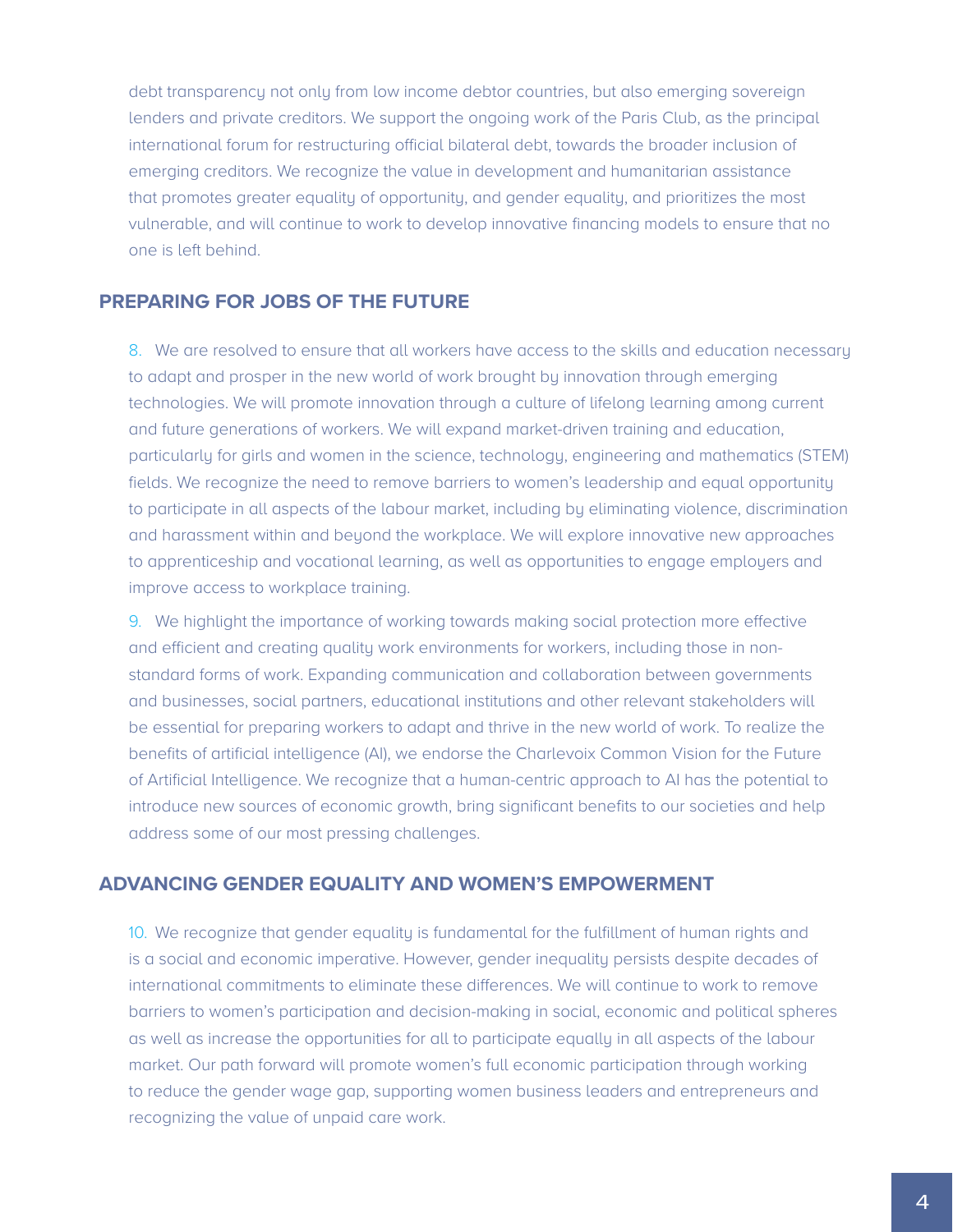11. Equal access to quality education is vital to achieve the empowerment and equal opportunity of girls and women, especially in developing contexts and countries struggling with conflict. Through the Charlevoix Declaration on Quality Education for Girls, Adolescent Girls and Women in Developing Countries, we demonstrate our commitment to increase opportunities for at least 12 years of safe and quality education for all and to dismantle the barriers to girls' and women's quality education, particularly in emergencies and in conflict-affected and fragile states. We recognize that marginalized girls, such as those with a disability, face additional barriers in attaining access to education.

12. Advancing gender equality and ending violence against girls and women benefits all and is a shared responsibility in which everyone, including men and boys, has a critical role to play. We endorse the Charlevoix Commitment to End Sexual and Gender-Based Violence, Abuse and Harassment in Digital Contexts, and are resolved to end all forms of sexual and genderbased violence. We strive for a future where individuals' human rights are equally protected both offline and online; and where everyone has equal opportunity to participate in political, social, economic and cultural endeavors.

## **BUILDING A MORE PEACEFUL AND SECURE WORLD**

13. We share a responsibility to build a more peaceful and secure world, recognizing that respect for human rights, the rule of law and equality of opportunity are necessary for lasting security and to enable economic growth that works for everyone. The global security threats we face are complex and evolving and we commit to working together to counter terrorism. We welcome the outcome of the international conference on the fight against terrorist financing, held in Paris April 25-26, 2018. Foreign terrorist fighters must be held accountable for their actions. We are committed to addressing the use of the internet for terrorist purposes, including as a tool for recruitment, training, propaganda and financing, and by working with partners such as the Global Internet Forum to Counter Terrorism. We underscore the importance of taking concrete measures to eradicate trafficking in persons, forced labour, child labour and all forms of slavery, including modern slavery.

14. Recognizing that countries that are more equal are also more stable, more peaceful and more democratic, we are resolved to strengthen the implementation of the Women, Peace and Security (WPS) agenda. Gender-sensitive measures that include women's participation and perspectives to prevent and eradicate terrorism are vital to effective and sustainable results, protection from sexual and gender-based violence, and preventing other human rights abuses and violations.

15. We commit to take concerted action in responding to foreign actors who seek to undermine our democratic societies and institutions, our electoral processes, our sovereignty and our security as outlined in the Charlevoix Commitment on Defending Democracy from Foreign Threats. We recognize that such threats, particularly those originating from state actors, are not just threats to G7 nations, but to international peace and security and the rules-based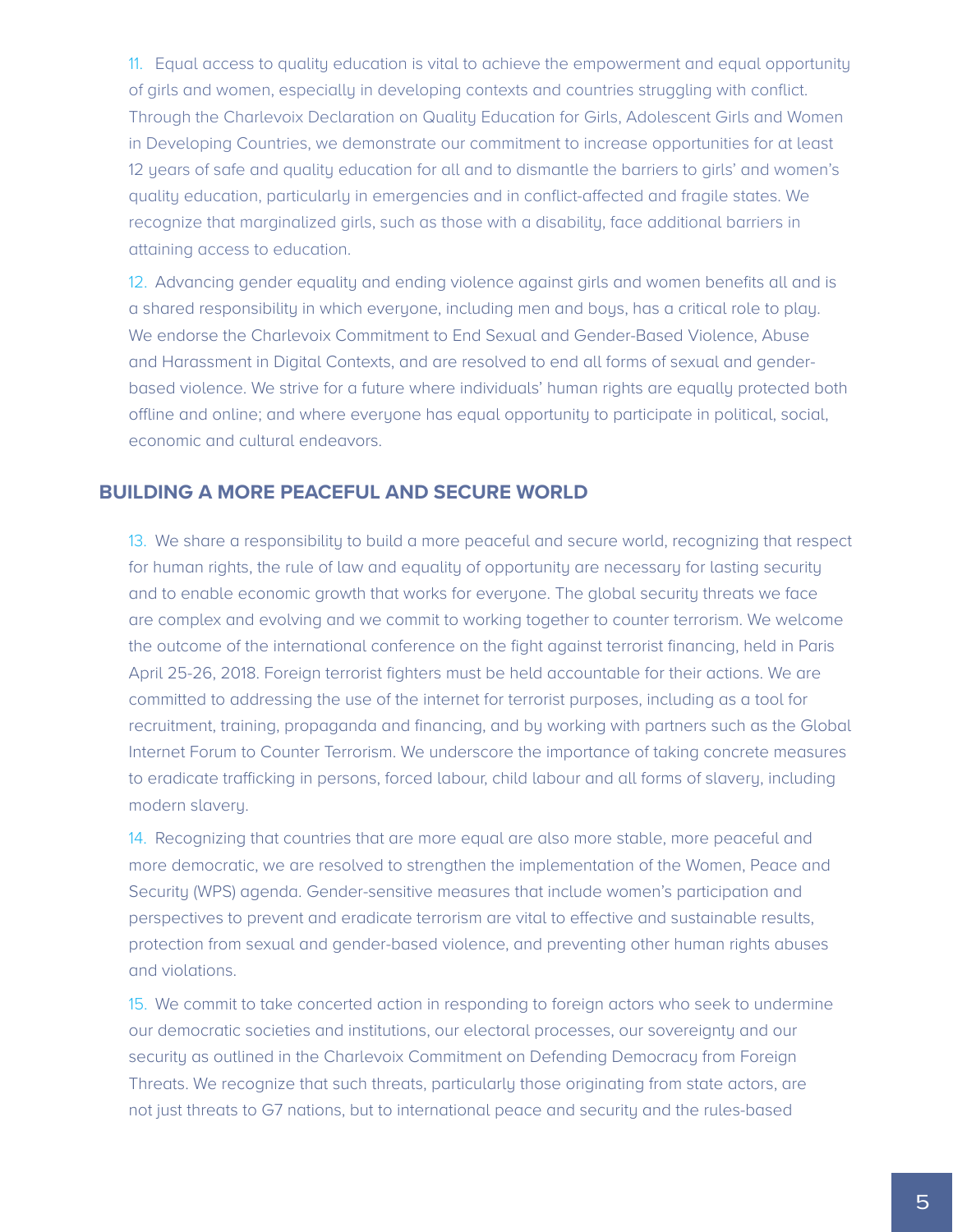international order. We call on others to join us in addressing these growing threats by increasing the resilience and security of our institutions, economies and societies, and by taking concerted action to identify and hold to account those who would do us harm.

16. We continue to call on North Korea to completely, verifiably and irreversibly dismantle all of its weapons of mass destruction (WMD) and ballistic missiles as well as its related programs and facilities. We acknowledge recent developments, including North Korea's announcement of a moratorium on nuclear testing and ballistic missile launches, a commitment to denuclearization made in the April 27 Panmunjom Declaration – assuming full implementation – and the apparent closure of the Punggye-ri nuclear test site on May 24; but we reiterate the importance of full denuclearization. The dismantlement of all of its WMD and ballistic missiles will lead to a more positive future for all people on the Korean Peninsula and a chance of prosperity for the people of North Korea, who have suffered for too long. However, more must be done and we call on all states to maintain strong pressure, including through the full implementation of relevant UNSCRs, to urge North Korea to change its course and take decisive and irreversible steps. In this context, we once again call upon North Korea to respect the human rights of its people and resolve the abductions issue immediately

17. We urge Russia to cease its destabilizing behaviour to undermine democratic systems and its support of the Syrian regime. We condemn the attack using a military-grade nerve agent in Salisbury, United Kingdom. We share and agree with the United Kingdom's assessment that it is highly likely that the Russian Federation was responsible for the attack, and that there is no plausible alternative explanation. We urge Russia to live up to its international obligations, as well as its responsibilities as a permanent member of the UN Security Council, to uphold international peace and security. Notwithstanding, we will continue to engage with Russia on addressing regional crises and global challenges, where it is in our interests. We reiterate our condemnation of the illegal annexation of Crimea and reaffirm our enduring support for Ukrainian sovereignty, independence and territorial integrity within its internationally-recognized borders. We maintain our commitment to assisting Ukraine in implementing its ambitious and necessary reform agenda. We recall that the continuation of sanctions is clearly linked to Russia's failure to demonstrate complete implementation of its commitments in the Minsk Agreements and respect for Ukraine's sovereignty and we fully support the efforts within the Normandy Format and of the Organization for Security and Cooperation in Europe for a solution to the conflict in Eastern Ukraine. Should its actions so require, we also stand ready to take further restrictive measures in order to increase costs on Russia. We remain committed to support Russian civil society and to engage and invest in people-to-people contact.

18. We strongly condemn the murderous brutality of Daesh and its oppression of civilian populations under its control. As an international community, we remain committed to the eradication of Daesh and its hateful ideology. In Syria, we also condemn the repeated and morally reprehensible use of chemical weapons by the Syrian regime and by Daesh. We call on the supporters of the regime to ensure compliance with its obligation to declare and dismantle remaining chemical weapons. We deplore the fact that Syria assumed the presidency of the Conference on Disarmament in May, given its consistent and flagrant disregard of international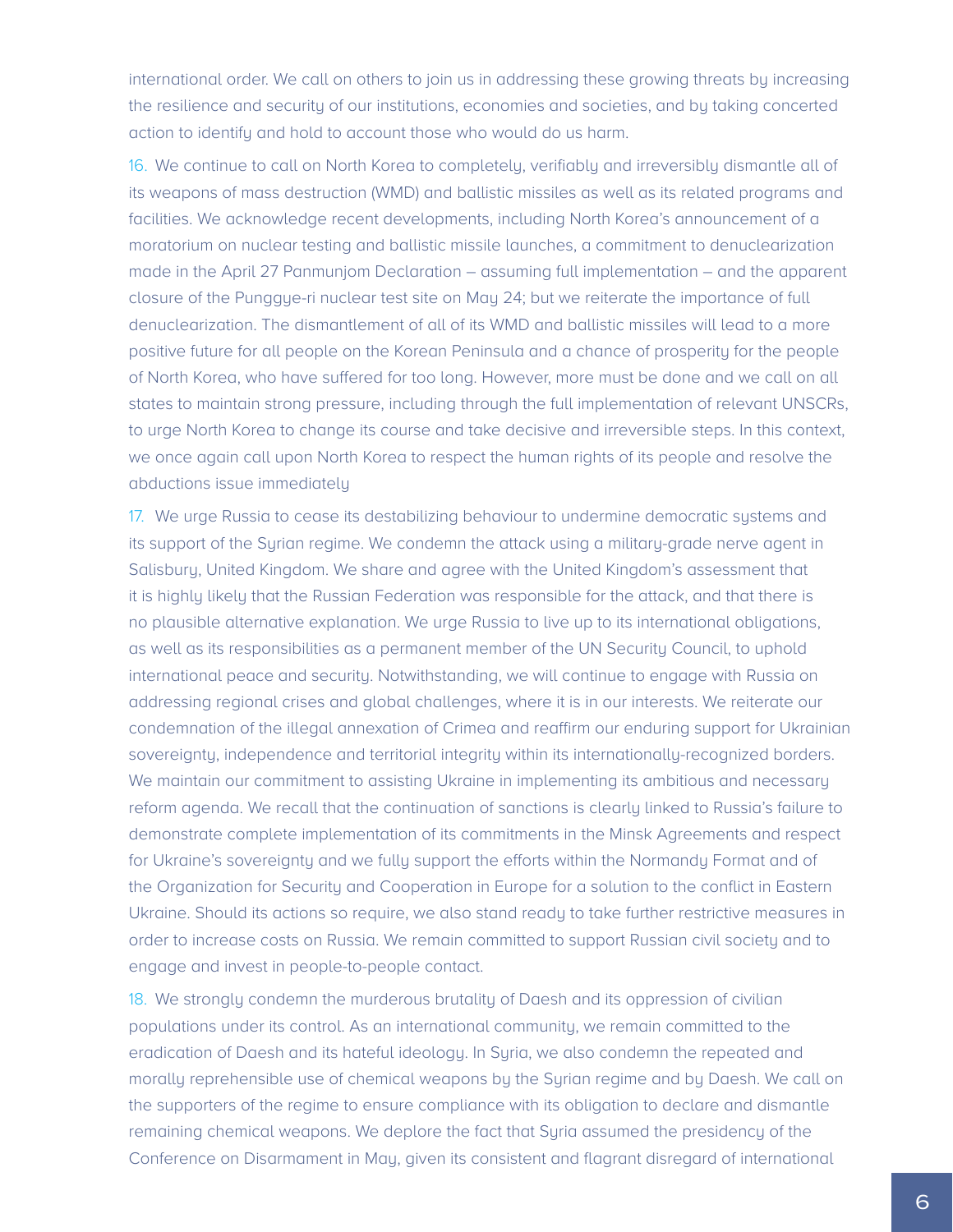non-proliferation norms and agreements. We reaffirm our collective commitment to the Chemical Weapons Convention and call on all states to support the upcoming Organisation for the Prohibition of Chemical Weapons (OPCW) Special Conference of States Parties and to work together to strengthen the ability of the OPCW to promote the implementation of the Convention. We call upon those who have yet to do so to join the International Partnership Against Impunity for the Use of Chemical Weapons. We call for credible, inclusive and non-sectarian governance in Syria, facilitated by free and fair elections held to the highest international standards of transparency and accountability, with all Syrians, including members of the diaspora, eligible to participate.

19. We remain concerned about the situation in the East and South China Seas and reiterate our strong opposition to any unilateral actions that could escalate tensions and undermine regional stability and the international rules-based order. We urge all parties to pursue demilitarization of disputed features. We are committed to taking a strong stance against human rights abuse, human trafficking and corruption across the globe, especially as it impacts vulnerable populations, and we call upon the international community to take strong action against these abuses all over the world. We welcome the recent commitments made by Myanmar and we pledge to coordinate efforts to build lasting peace and support democratic transition in Myanmar, particularly in the context of the ongoing Rohingya crisis, to allow safe and unhindered humanitarian access and the safe, voluntary and dignified return of refugees and displaced people. We are deeply concerned about the lack of respect for human rights and basic democratic principles in Venezuela, as well as the spiraling economic crisis and its humanitarian repercussions. We express our concern at the continuous deterioration of the situation in Yemen and renew our call for all parties to fully comply with international humanitarian law and human rights law.

20. Recognizing the threat Iran's ballistic missile program poses to international peace and security, we call upon Iran to refrain from launches of ballistic missiles and all other activities which are inconsistent with UNSCR 2231 – including all annexes – and destabilizing for the region, and cease proliferation of missile technology. We are committed to permanently ensuring that Iran's nuclear program remains peaceful, in line with its international obligations and commitments to never seek, develop or acquire a nuclear weapon. We condemn all financial support of terrorism including terrorist groups sponsored by Iran. We also call upon Iran to play a constructive role by contributing to efforts to counter terrorism and achieve political solutions, reconciliation and peace in the region.

21. We remain concerned about the Israeli-Palestinian conflict, especially in the light of recent events. We support the resumption without delay of substantive peace talks between Israelis and Palestinians aimed at achieving a negotiated solution that ensures the peace and security for both parties. We stress the importance of addressing as soon as possible the dire and deteriorating humanitarian and security situation in the Gaza strip.

22. Africa's security, stability, and sustainable development are high priorities for us, and we reiterate our support for African-led initiatives, including at a regional level. We reiterate our commitment to work in partnership with the African continent, supporting the African Union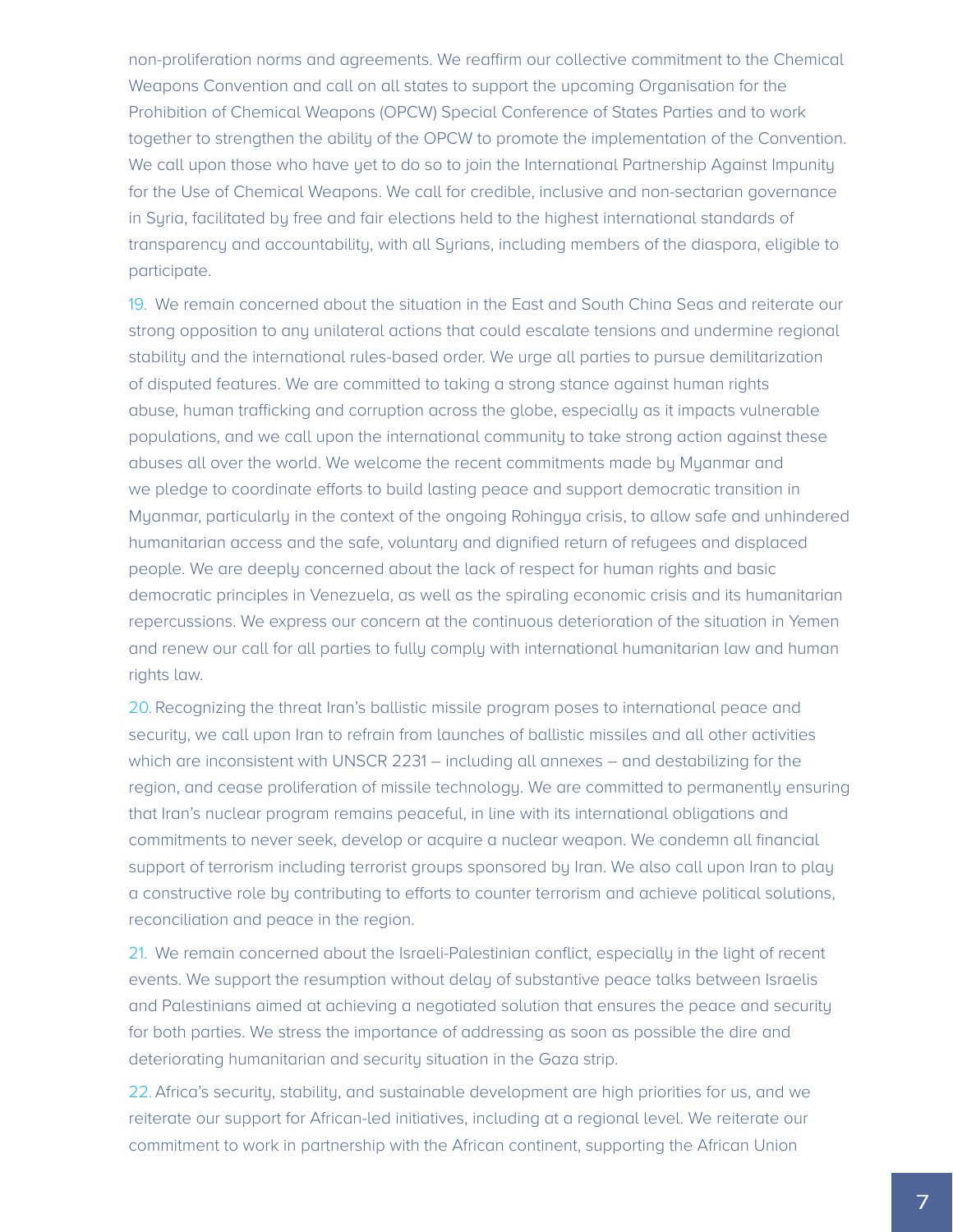Agenda 2063 in order to realize Africa's potential. We will promote African capabilities to better prevent, respond to, and manage crisis and conflicts; and to strengthen democratic institutions. We reiterate our commitment to the stabilization, unity and democracy of Libya, which is key for the stability of the Mediterranean region and of Europe. We support the efforts of the Special Representative of the Secretary-General Salamé in pursuing an inclusive political process founded on his Action Plan and we encourage all Libyan and regional actors to uphold their constructive engagement as outlined in the June 6, 2018 statement of the President of the Security Council on Libya. We support the efforts of the Presidency Council for Libya and the Libyan Government of National Accord to consolidate State institutions.

#### **WORKING TOGETHER ON CLIMATE CHANGE, OCEANS AND CLEAN ENERGY**

23. A healthy planet and sustainable economic growth are mutually beneficial, and therefore, we are pursuing global efforts towards a sustainable and resilient future that creates jobs for our citizens. We firmly support the broad participation and leadership of young people, girls and women in promoting sustainable development. We collectively affirm our strong determination to achieve a clean environment, clean air, clean water and healthy soil. We commit to ongoing action to strengthen our collective energy security and demonstrate leadership in ensuring that our energy systems continue to drive sustainable economic growth. We recognise that each country may chart its own path to achieving a low-emission future. We look forward to adopting a common set of guidelines at UNFCCC COP 24.

24. Canada, France, Germany, Italy, Japan, the United Kingdom and the European Union reaffirm their strong commitment to implement the Paris Agreement, through ambitious climate action; in particular through reducing emissions while stimulating innovation, enhancing adaptive capacity, strengthening and financing resilience and reducing vulnerability; as well as ensuring a just transition, including increasing efforts to mobilize climate finance from a wide variety of sources. We discussed the key role of energy transitions through the development of market based clean energy technologies and the importance of carbon pricing, technology collaboration and innovation to continue advancing economic growth and protect the environment as part of sustainable, resilient and low-carbon energy systems; as well as financing adaptive capacity. We reaffirm the commitment that we have made to our citizens to reduce air and water pollution and our greenhouse gas emissions to reach a global carbon-neutral economy over the course of the second half of the century. We welcome the adoption by the UN General Assembly of a resolution titled Towards a Global Pact for the Environment and look forward to the presentation of a report by the Secretary General in the next General Assembly.

25.Canada, France, Germany, Italy, Japan, the United Kingdom and the European Union will promote the fight against climate change through collaborative partnerships and work with all relevant partners, in particular all levels of government; local, Indigenous, remote coastal and small island communities; as well as with the private sector, international organizations and civil society to identify and assess policy gaps, needs and best practices. We recognize the contribution of the One Planet conferences to this collective effort.